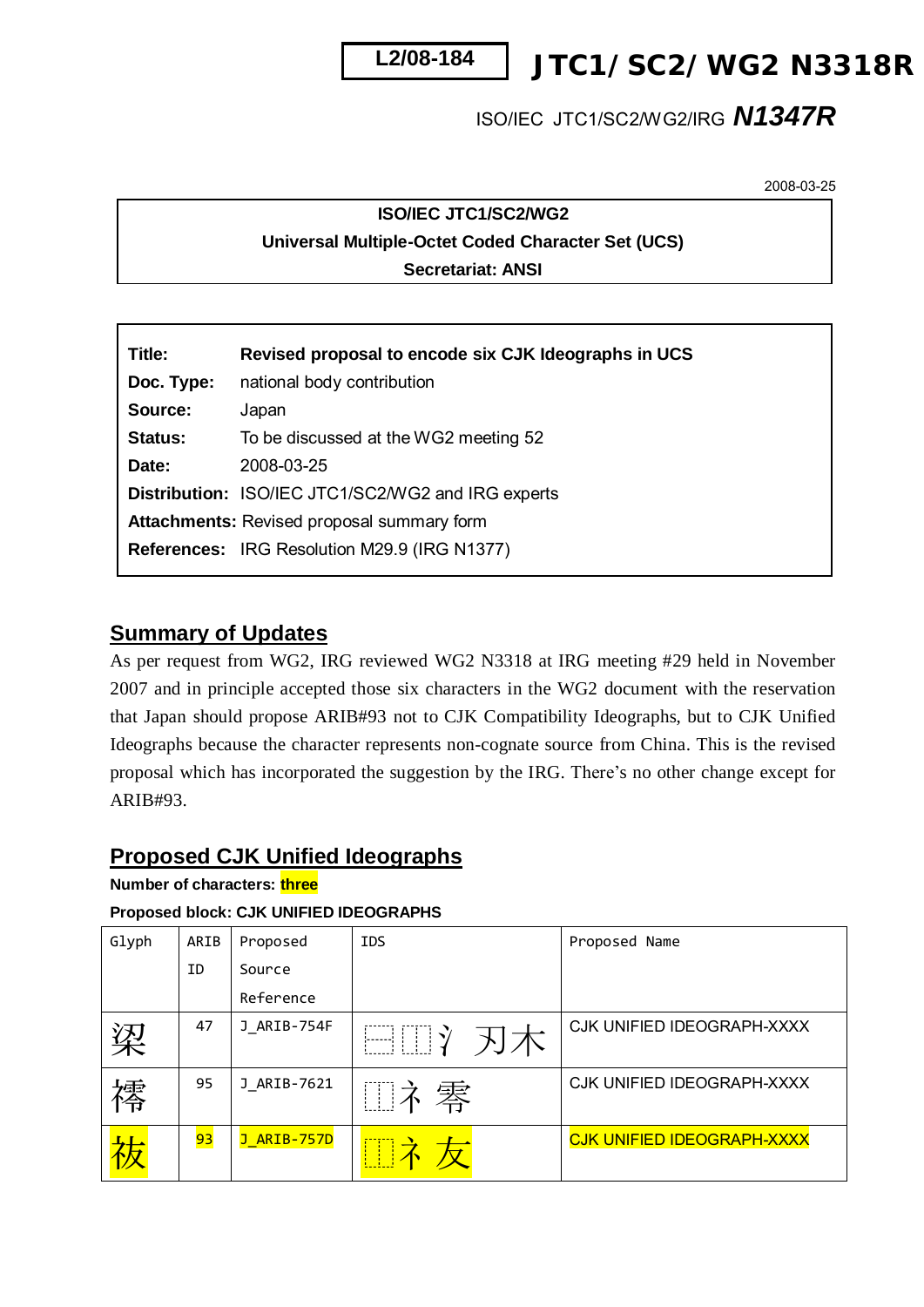## **Proposed CJK Compatibility Ideographs**

### **Number of characters: three**

### **Proposed block: CJK COMPATIBILITY IDEOGRAPHS**

| Glyph | ARIB | Proposed    | Compatibility | <b>IDS</b> | Proposed Name                           |
|-------|------|-------------|---------------|------------|-----------------------------------------|
|       | ID   | Source      | equivalence   |            |                                         |
|       |      | Reference   |               |            |                                         |
| 恵     | 39   | J ARIB-7547 | U+06075 恵     | □恵ヽ        | <b>CJK</b>                              |
|       |      |             |               |            | COMPATIBILITY                           |
|       |      |             |               |            | <b>IDEOGRAPH-XXXX</b>                   |
| 熙     | 67   | J ARIB-7563 | U+242EE 熙     | □Ⅲ臣己灬      | CJK.<br>COMPATIBILITY<br>IDEOGRAPH-XXXX |
| 舘     | 105  | J ARIB-762B | U+08218 舘     | □舎官        | <b>CJK</b>                              |
|       |      |             |               |            | COMPATIBILITY                           |
|       |      |             |               |            | <b>IDEOGRAPH-XXXX</b>                   |

Table 7-11 Additional Kanji Characters, Page 73 ARIB STD-B24 Vol.1 Part 2 [http://www.dibeg.org/aribstd/STD-B24/ARIB\\_STD-B24-1\\_v5.1\\_E1.pdf](http://www.dibeg.org/aribstd/STD-B24/ARIB_STD-B24-1_v5.1_E1.pdf)

--- end of document ---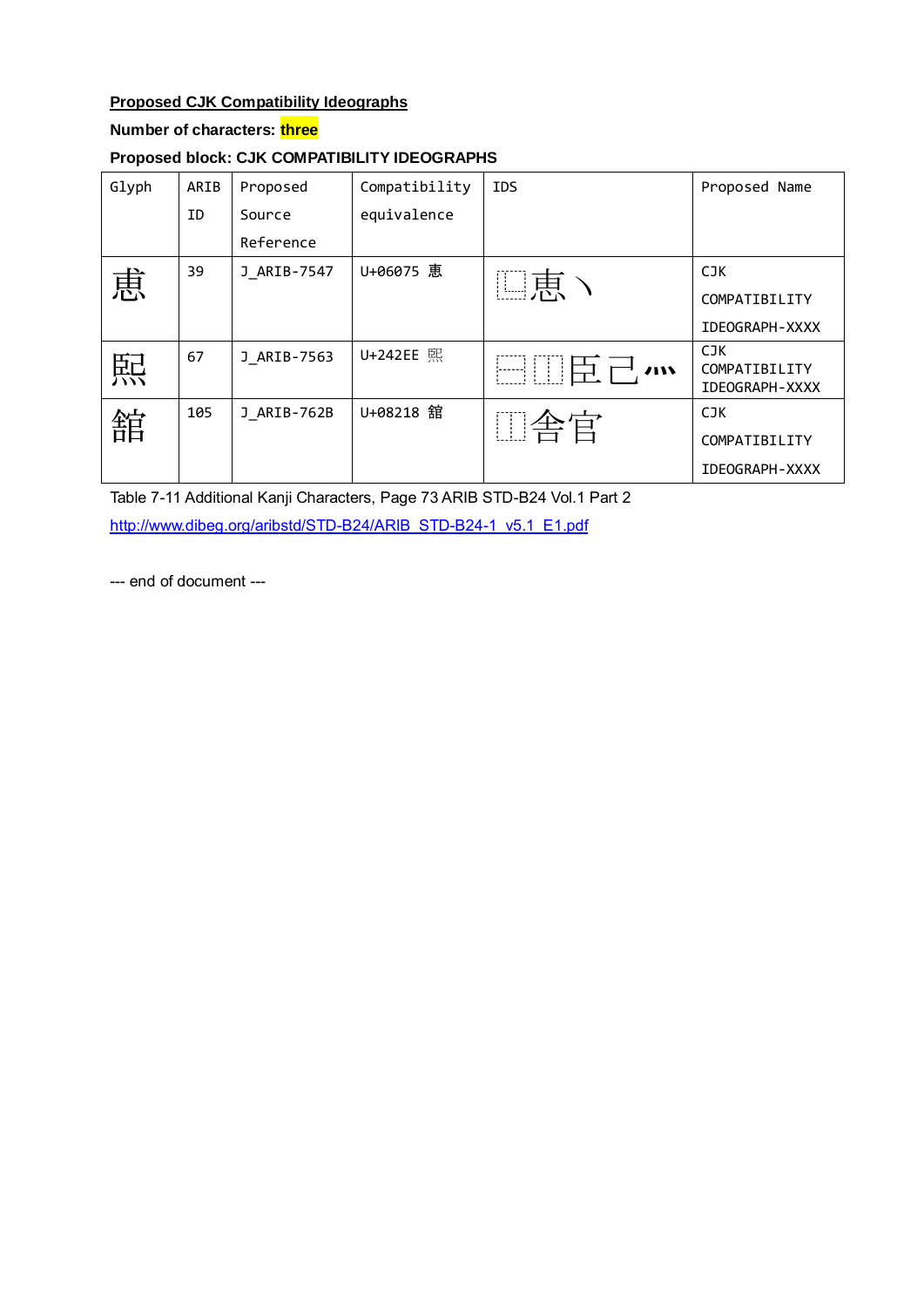#### **ISO/IEC JTC 1/SC 2/WG 2**

#### **PROPOSAL SUMMARY FORM TO ACCOMPANY SUBMISSIONS**

#### FOR ADDITIONS TO THE REPERTOIRE OF ISO/IEC 10646.<sup>1</sup>

#### **Please fill all the sections A, B and C below.**

Please read Principles and Procedures Document (P & P) from .*http://www.dkuug.dk/JTC1/SC2/WG2/docs/principles.html* .for

#### **guidelines and details before filling this form.**

Please ensure you are using the latest Form from .<http://www.dkuug.dk/JTC1/SC2/WG2/docs/summaryform.html>.

See also .<http://www.dkuug.dk/JTC1/SC2/WG2/docs/roadmaps.html>\_ for latest **Roadmaps**.

#### **A. Administrative**

 $\overline{a}$ 

| 1. Title:                                 |                                                                                 |       | Proposal to encode six CJK Ideographs in UCS                                                                       |            |
|-------------------------------------------|---------------------------------------------------------------------------------|-------|--------------------------------------------------------------------------------------------------------------------|------------|
| 2. Requester's name:                      |                                                                                 | Japan |                                                                                                                    |            |
|                                           | 3. Requester type (Member body/Liaison/Individual contribution):                |       | Member body                                                                                                        |            |
| 4. Submission date:                       |                                                                                 |       | March 25, 2008                                                                                                     |            |
| 5. Requester's reference (if applicable): |                                                                                 |       |                                                                                                                    |            |
| 6. Choose one of the following:           |                                                                                 |       |                                                                                                                    |            |
| This is a complete proposal:              |                                                                                 |       |                                                                                                                    | Yes        |
|                                           | (or) More information will be provided later:                                   |       |                                                                                                                    |            |
| <b>B. Technical - General</b>             |                                                                                 |       |                                                                                                                    |            |
| 1. Choose one of the following:           |                                                                                 |       |                                                                                                                    |            |
|                                           | a. This proposal is for a new script (set of characters):                       |       |                                                                                                                    | <b>No</b>  |
|                                           | Proposed name of script:                                                        |       |                                                                                                                    |            |
|                                           | b. The proposal is for addition of character(s) to an existing block:           |       |                                                                                                                    | Yes        |
|                                           | Name of the existing block:                                                     |       | CJK Unified Ideographs and CJK Compatibility Ideographs                                                            |            |
| 2. Number of characters in proposal:      |                                                                                 |       |                                                                                                                    | <b>SİX</b> |
|                                           | 3. Proposed category (select one from below - see section 2.2 of P&P document): |       |                                                                                                                    |            |
| A-Contemporary                            | B.1-Specialized (small collection)<br><b>X</b>                                  |       | B.2-Specialized (large collection)                                                                                 |            |
| C-Major extinct                           | D-Attested extinct                                                              |       | E-Minor extinct                                                                                                    |            |
| F-Archaic Hieroglyphic or Ideographic     |                                                                                 |       | G-Obscure or questionable usage symbols                                                                            |            |
|                                           | 4. Is a repertoire including character names provided?                          |       |                                                                                                                    | Yes        |
|                                           | a. If YES, are the names in accordance with the "character naming guidelines"   |       |                                                                                                                    |            |
|                                           | in Annex L of P&P document?                                                     |       |                                                                                                                    | Yes        |
|                                           | b. Are the character shapes attached in a legible form suitable for review?     |       |                                                                                                                    | Yes        |
|                                           |                                                                                 |       | 5. Who will provide the appropriate computerized font (ordered preference: True Type, or PostScript format) for    |            |
| publishing the standard?                  |                                                                                 |       | True Type, Japan NB                                                                                                |            |
|                                           |                                                                                 |       | If available now, identify source(s) for the font (include address, e-mail, ftp-site, etc.) and indicate the tools |            |

TP 1 PT Form number: N3102-F (Original 1994-10-14; Revised 1995-01, 1995-04, 1996-04, 1996-08, 1999-03, 2001-05, 2001-09, 2003-11, 2005-01, 2005-09, 2005-10, 2007-03)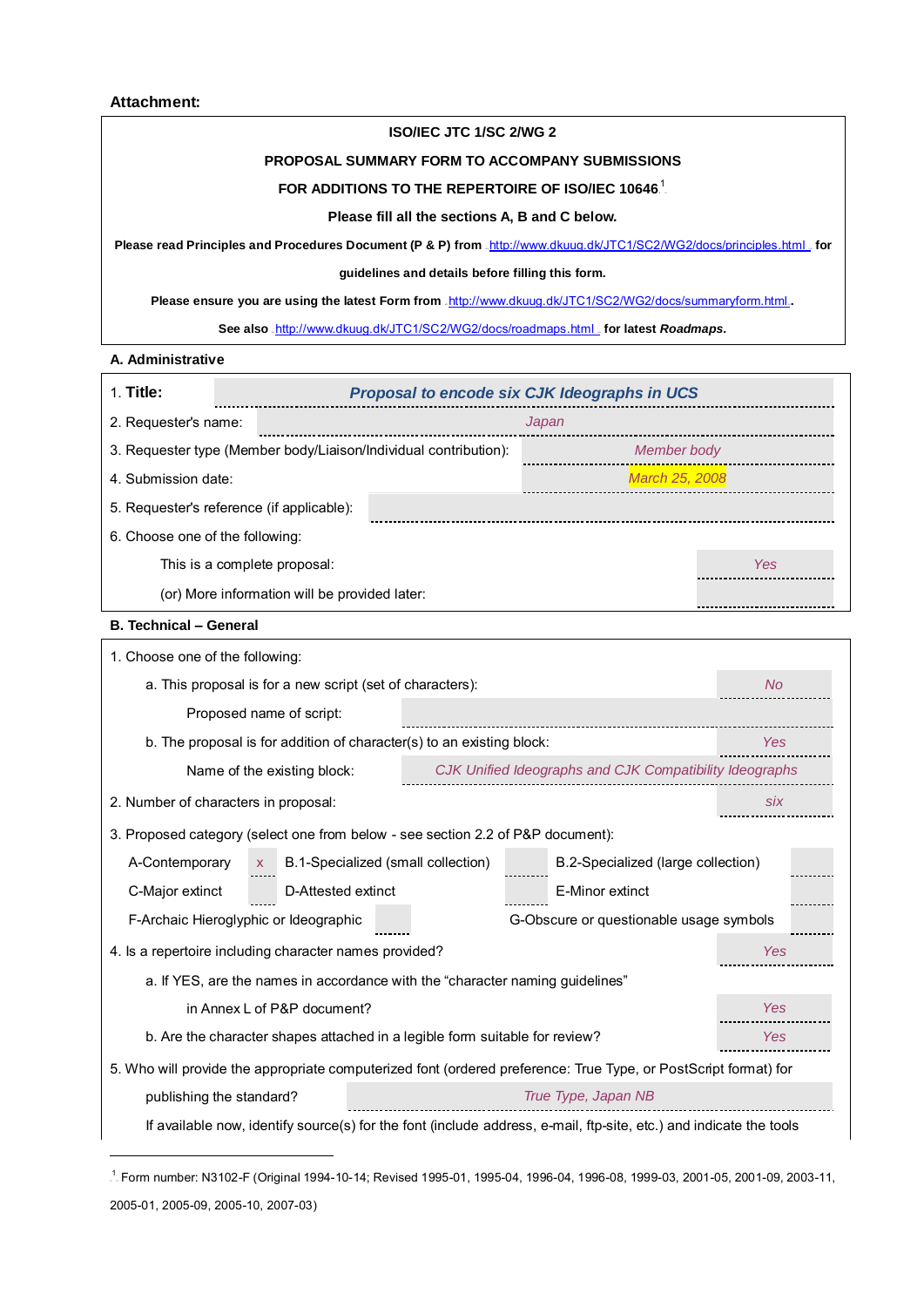| used:                                                                                       |                                                                                                                           |     |
|---------------------------------------------------------------------------------------------|---------------------------------------------------------------------------------------------------------------------------|-----|
| 6. References:                                                                              |                                                                                                                           |     |
| a. Are references (to other character sets, dictionaries, descriptive texts etc.) provided? |                                                                                                                           | Yes |
|                                                                                             | b. Are published examples of use (such as samples from newspapers, magazines, or other sources)                           |     |
| of proposed characters attached?                                                            | <b>No</b>                                                                                                                 |     |
| 7. Special encoding issues:                                                                 |                                                                                                                           |     |
|                                                                                             | Does the proposal address other aspects of character data processing (if applicable) such as input,                       |     |
|                                                                                             | presentation, sorting, searching, indexing, transliteration etc. (if yes please enclose information)?                     | No. |
|                                                                                             |                                                                                                                           |     |
| 8. Additional Information:                                                                  |                                                                                                                           |     |
|                                                                                             | Submitters are invited to provide any additional information about Properties of the proposed Character(s) or Script that |     |
|                                                                                             | will assist in correct understanding of and correct linguistic processing of the proposed character(s) or script.         |     |
|                                                                                             | Examples of such properties are: Casing information, Numeric information, Currency information, Display behaviour         |     |
|                                                                                             | information such as line breaks, widths etc., Combining behaviour, Spacing behaviour, Directional behaviour, Default      |     |
|                                                                                             | Collation behaviour, relevance in Mark Up contexts, Compatibility equivalence and other Unicode normalization related     |     |
|                                                                                             | information. See the Unicode standard at .http://www.unicode.org. for such information on other scripts. Also see         |     |
|                                                                                             | http://www.unicode.org/Public/UNIDATA/UCD.html. and associated Unicode Technical Reports for information needed           |     |
| for consideration by the Unicode Technical Committee for inclusion in the Unicode Standard. |                                                                                                                           |     |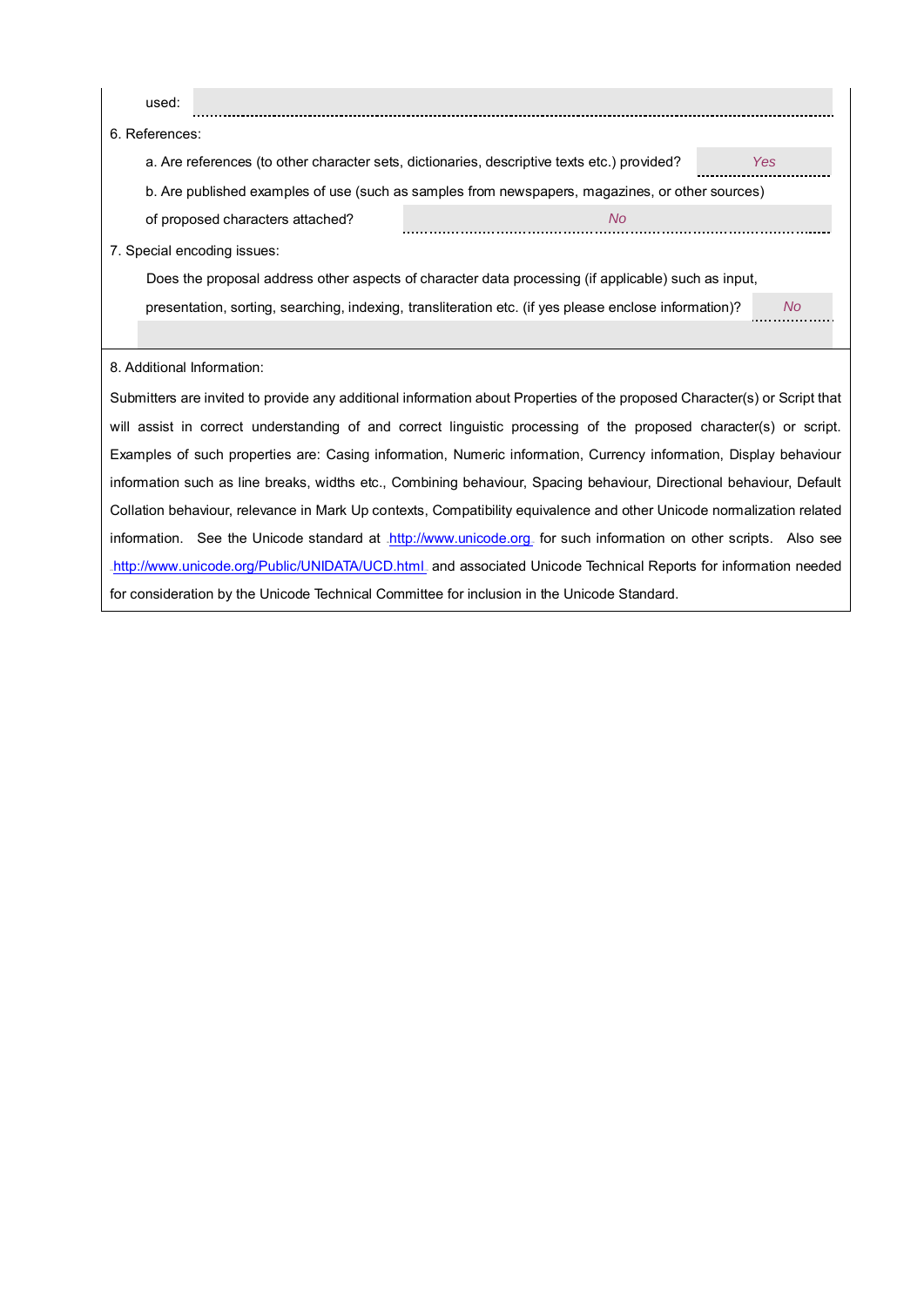#### **C. Technical - Justification**

| 1. Has this proposal for addition of character(s) been submitted before?                         |                                                                                                                   |           |
|--------------------------------------------------------------------------------------------------|-------------------------------------------------------------------------------------------------------------------|-----------|
| If YES explain                                                                                   | Revised the proposal as per IRG input (IRG M29.9).                                                                |           |
| 2. Has contact been made to members of the user community (for example: National Body,           |                                                                                                                   |           |
| user groups of the script or characters, other experts, etc.)?                                   |                                                                                                                   | Yes       |
| If YES, with whom?                                                                               | Associations of Radio Industries and Businesses                                                                   |           |
| If YES, available relevant documents:                                                            | ARIB STD-B24 Version 5.1, "Data Coding and Transmission                                                           |           |
|                                                                                                  | Specification for Digital Broadcasting"                                                                           |           |
|                                                                                                  | http://www.dibeg.org/aribstd/STD-B24/ARIB_STD-B24-1_v5.1                                                          |           |
|                                                                                                  | E1.pdf                                                                                                            |           |
| 3. Information on the user community for the proposed characters (for example:                   |                                                                                                                   |           |
| size, demographics, information technology use, or publishing use) is included?                  |                                                                                                                   | Yes       |
| Reference:                                                                                       | http://www.arib.or.jp/english/index.html                                                                          |           |
| 4. The context of use for the proposed characters (type of use; common or rare)                  |                                                                                                                   | rare      |
| Reference:                                                                                       |                                                                                                                   |           |
| 5. Are the proposed characters in current use by the user community?                             |                                                                                                                   | Yes       |
| If YES, where? Reference:                                                                        | The document provided for question C2                                                                             |           |
|                                                                                                  | 6. After giving due considerations to the principles in the P&P document must the proposed characters be entirely |           |
| in the BMP?                                                                                      |                                                                                                                   | No        |
| If YES, is a rationale provided?                                                                 |                                                                                                                   |           |
| If YES, reference:                                                                               |                                                                                                                   |           |
|                                                                                                  | 7. Should the proposed characters be kept together in a contiguous range (rather than being scattered)?           | No.       |
| 8. Can any of the proposed characters be considered a presentation form of an existing           |                                                                                                                   |           |
| character or character sequence?                                                                 |                                                                                                                   | No        |
| If YES, is a rationale for its inclusion provided?                                               |                                                                                                                   |           |
| If YES, reference:                                                                               |                                                                                                                   |           |
| 9. Can any of the proposed characters be encoded using a composed character sequence of either   |                                                                                                                   |           |
| existing characters or other proposed characters?                                                |                                                                                                                   | No.       |
| If YES, is a rationale for its inclusion provided?                                               |                                                                                                                   |           |
| If YES, reference:                                                                               |                                                                                                                   |           |
| 10. Can any of the proposed character(s) be considered to be similar (in appearance or function) |                                                                                                                   |           |
| to an existing character?                                                                        |                                                                                                                   | <b>No</b> |
| If YES, is a rationale for its inclusion provided?                                               |                                                                                                                   |           |
| If YES, reference:                                                                               |                                                                                                                   |           |
| 11. Does the proposal include use of combining characters and/or use of composite sequences?     |                                                                                                                   | No        |
| If YES, is a rationale for such use provided?                                                    |                                                                                                                   |           |
| If YES, reference:                                                                               |                                                                                                                   |           |